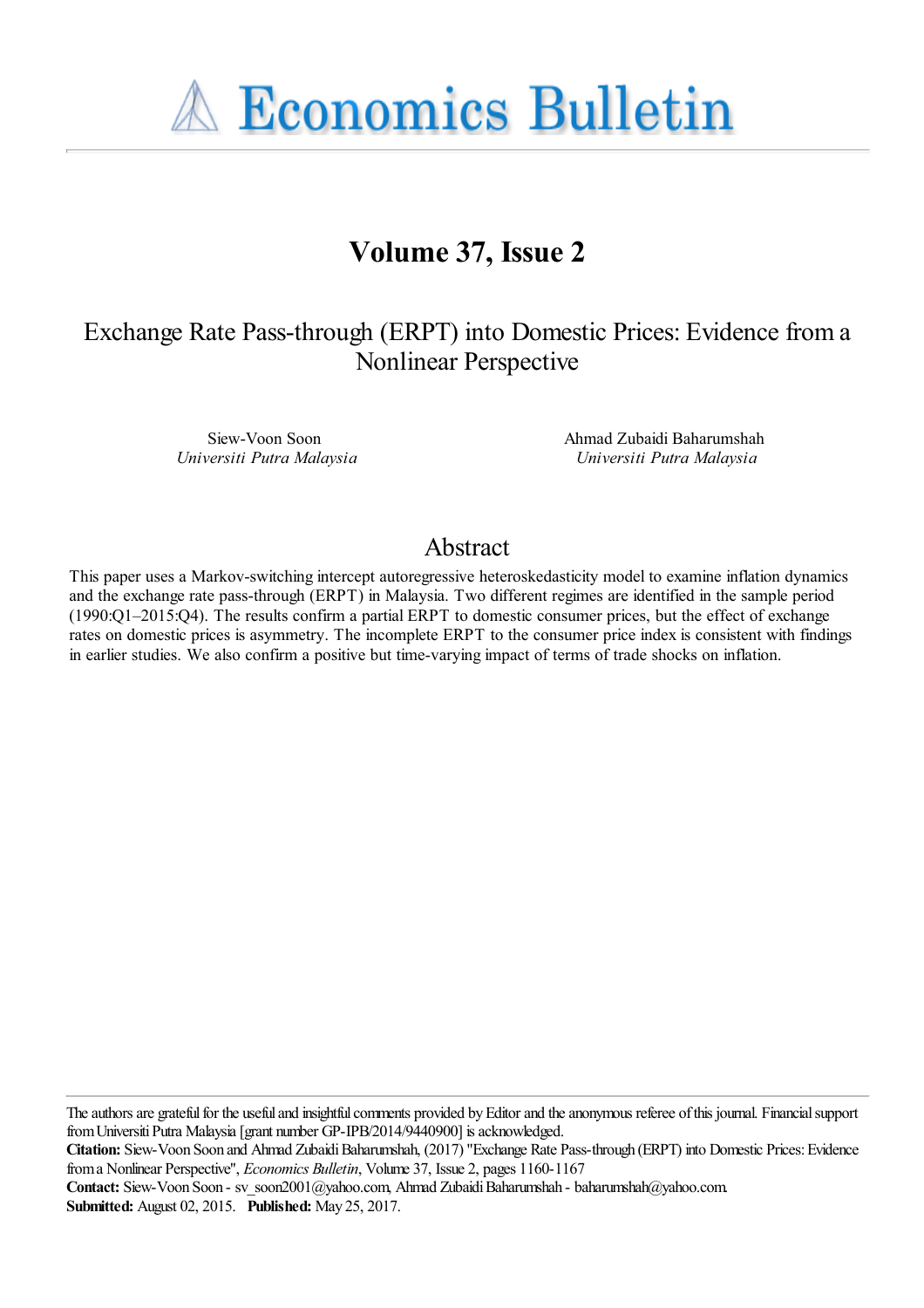#### **1. Introduction**

 Since the late 1970s, the dynamic linkage between exchange rates and prices has received a great deal of attention. Exchange rate movements are known to have a direct impact on price stability, financial stability, and trade balances.<sup>1</sup> The degree of exchange rate pass-through (ERPT), defined as the effect of exchange rate changes on aggregate prices (e.g., import prices, producer prices, and consumer prices), is crucial to the conduct of monetary policy, as it is an important parameter with regard to monitoring and forecasting domestic inflation. Traditional literature is focusing the ERPT to import prices and has stressed the role of market power and price discrimination in international markets (see Choudhri and Hakura, 2001). The accumulated evidence, focusing mainly on data from developed countries, reveals that the pass-through is incomplete—that is, the effect of a unit change in an exchange rate leads to less than a unit change in a given domestic price. The literature using advanced countries as a sample has also documented a decline over time. Several authors have linked the low ERPT to the inflation environment (Gagnon and Ihrig, 2004; Taylor, 2000). Gagnon and Ihrig (2004), for example, tested the hypothesis in 20 developed countries and find that a low and stable inflation rate (reflecting central bank policies) tends to be associated with a low ERPT into consumer prices. $2$ 

 In a seminal paper, Frankel *et al.* (2012) find a partial ERPT and that the degree of ERPT in the 1990s declined significantly in developing countries (e.g., Barhoumi and Jouini, 2008), much more so than in developed countries. Recent notable studies in this line of research include Aleem and Lahiani (2014), Brun-Aguerre *et al.* (2012), Ito and Sato (2008), and Prasertnukul *et al.* (2010). According to these authors, the slow and low pass-through is common not only in developed countries, as claimed by Calvo and Reinhart  $(2000)$ .<sup>3</sup> A low-inflation regime brought about by credible monetary policies provides greater freedom for a country to pursue an independent monetary policy and to target inflation, which decreases the degree of ERPT. This argument, popularized by Taylor (2000), has received a lot of attention and explains that a low-inflation regime (declining in the volatility of inflation) can reduce the transmission of fluctuations in exchange rates to domestic prices. Similarly, Ben Cheikh and Louhichi (2016), who apply a panel threshold regression, show that countries with higher inflation rates, a barometer of macroeconomic performance, tend to experience a higher degree of ERPT.<sup>4</sup> This means that exchange rate movements in these high-inflation countries have a larger impact on consumer prices and, hence, on short-run inflation. Finally, the literature (e.g., Shioji, 2015) has also pointed out that ERPT to domestic prices in Japan, once considered weak (near zero), has become somewhat stronger. Using Japanese data, Shioji shows a stronger ERPT to domestic consumer prices in recent years.

 This paper concerns the degree of ERPT to domestic prices in Malaysia, an emerging market economy characterized by moderate inflation levels. Specifically, the question we explore is: what are the extent and nature of ERPT into the consumer price index (CPI)? In doing so, we extend the existing literature on Malaysia by employing an econometric method to capture the time-varying ERPT to shed additional light on the extent of the pass-through. The endogeneity selections of

-

 $1$  According to Ito and Sato (2008), if domestic prices respond to nominal exchange rate depreciation at a ratio of one to one, then any export competitiveness that accrues from nominal depreciation would be wiped out, because the real exchange rate would remain unchanged. By contrast, when pass-through is low, exchange rate changes do not advance the external adjustments of the economy.

 $2$  They also find that countries in which either the level or variability of inflation declined substantially tended to have large declines in estimated ERPT.

<sup>&</sup>lt;sup>3</sup> Calvo and Reinhart (2000) presented evidence that ERPT is larger in emerging economies compared to advanced countries because the latter tend to have higher inflation rates.

<sup>4</sup> Taylor's view has received a lot of support in the literature based on different techniques and procedures. Earlier studies have used dummy variables to provide empirical support for Taylor's view. For example, Edwards (2006) creates a dummy variable that takes the value of one at the time of the adoption of inflation targeting and zero otherwise to show that the adoption of inflation targeting reduced ERPT in both advanced and emerging countries. This finding endorses the view that a credible inflation target provides an anchor for medium- and long-term inflation expectations, thereby making it easier for the business sector to function properly, boosting its growth, and allowing for more effective management of monetary policy.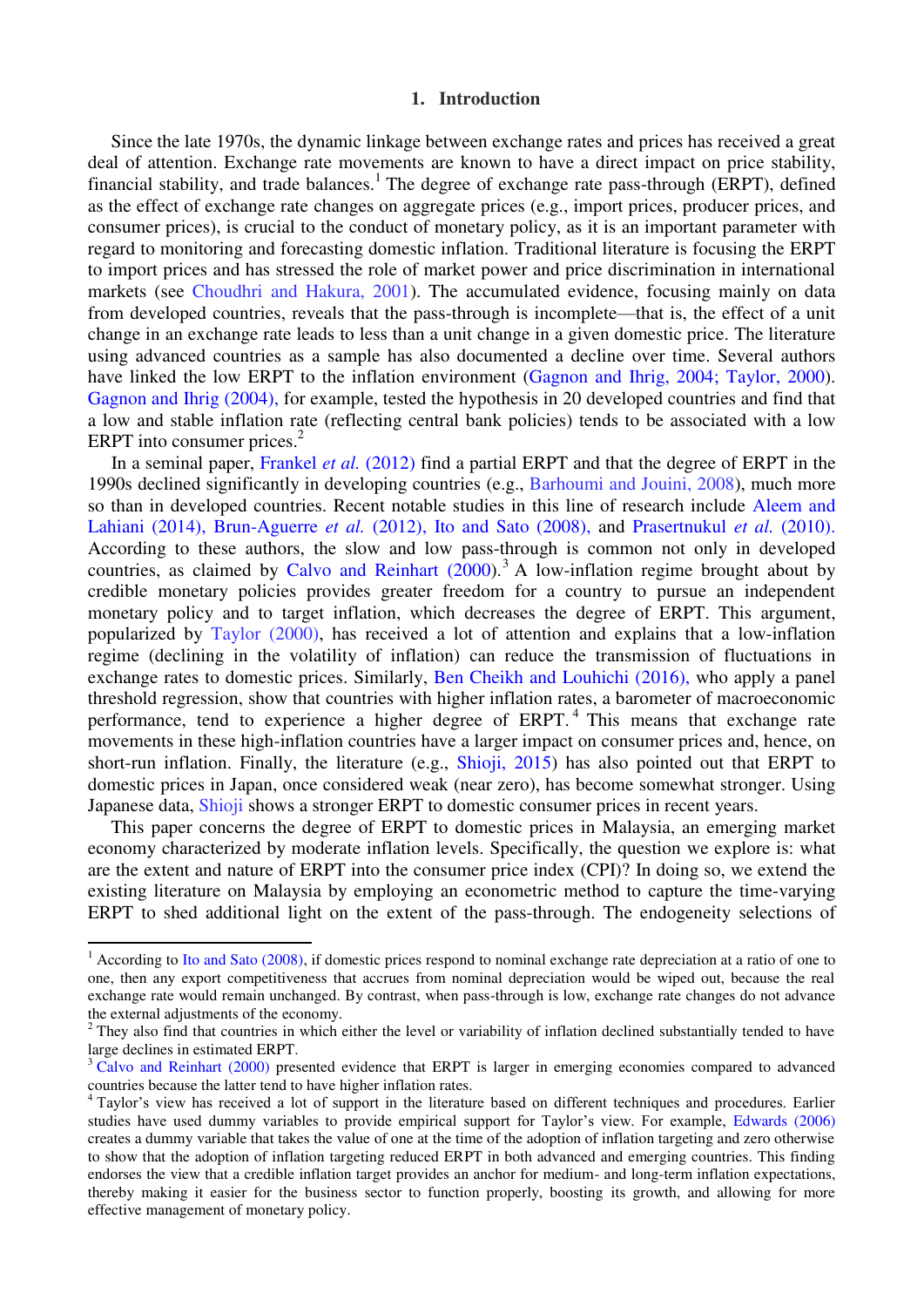breakpoints makes the Markov-switching intercept autoregressive heteroskedasticity (MSIAH) model an attractive option for addressing this issue. Briefly, this model allows us to consider possible shifts in the evolution of inflation, which may better represent the actual behavior of inflation; following a probabilistic approach, it is frequently subject to a shift from one state to another and back again (Hamilton, 1990). To the best of our knowledge, this is the first study that applies the Markov-switching method for ERPT to an emerging Asian country.

#### **2. Empirical Model**

 In modeling ERPT, we allow for time-varying coefficients using the MSIAH approach. It fits well with the idea that the exchange rate declined in the late 1990s following structural reforms was undertaken by the government in the aftermath of the 1997 Asian financial crisis. A special feature of the model is that it allows all the parameters of autoregression, including the intercept term and the variance, to switch between regimes. The model with a state-dependent coefficient can be presented as:<sup>5</sup>

$$
\Delta p_t = \begin{cases}\n\alpha_1 + \delta_1 \Delta p_{t-1} + \theta_1 (y - \bar{y})_{t-1} + \beta_1 \Delta p_{t-1}^* + \sum_{i=0}^q \phi_{li} \Delta e_{t-i} + \sum_{i=0}^q \lambda_{li} \Delta t \sigma_{t-i} + \varepsilon_{1t}, \text{for } s_t = 1 \\
\alpha_2 + \delta_2 \Delta p_{t-1} + \theta_2 (y - \bar{y})_{t-1} + \beta_2 \Delta p_{t-1}^* + \sum_{i=0}^q \phi_{2i} \Delta e_{t-i} + \sum_{i=0}^q \lambda_{2i} \Delta t \sigma_{t-i} + \varepsilon_{2t}, \text{for } s_t = 2\n\end{cases}
$$
\n(1)

where  $\Delta$  denotes the first-difference operator,  $p_t$  is the CPI,  $(y - \bar{y})_t$  is the output gap as an indicator for the demand-pull factor,  $p_t^*$  is foreign price (proxy by US producer price index),  $er_t$  is the nominal exchange rate, *tot<sub>t</sub>* is terms of trade, and  $\varepsilon_t \sim N[0, \sigma^2(s_t)]$  at  $t = 1, ..., T$ .<sup>6</sup> All variables in Eq (1) are in logarithm. Note that the price change was calculated as annualized quarterly difference in the logarithm of the CPI while the exchange rate change was calculated as the quarterly difference in the logarithm of the nominal exchange rate. The output gap is constructed as the deviation of the log industrial production index from its Hodrick-Prescott (HP) filtered trend series. The terms of trade are added to the equation to account for a shock that could arise from a change in the energy commodity price of exports on the domestic inflation rate. Theory predicts that the link between the terms of trade and inflation can be positive or negative under a floating exchange rate regime. If the real exchange rate moves in an almost one-for-one fashion with the terms of trade, it puts downward pressure on inflation (Gruen and Dwyer, 1995).

 The output gap is considered an important factor in capturing domestic demand shocks in the sample period;  $s<sub>t</sub>$  is an unobserved random variable denoting the regime, which follows a Markov chain defined by transition probabilities between *N* states. The transition probabilities govern the movement from one regime  $(s_t = 1)$  to another  $(s_t = 2)$  and vice versa are estimated. The short-run ERPT in a stable regime is captured by the parameter  $\sum_{i=1}^{q}$  $\phi_{\mu}$ , while long-run pass-through is presented as  $\sum_{i=0}^{q} \phi_{1i} / (1 - \delta_1)$ *q*  $\phi_{i}^{q}$ ,  $\rho_{i}/(1-\delta_{i})$ . Based on this formula, another set of measures is obtained for the ERPT during an unstable regime. We set the lag length (*q*) to four. Exporters can set prices in their own currencies, referred to in the literature as producer currency pricing, or in currencies of destination markets, or local currency pricing. Currency invoicing choices affect the degree of passthrough effects. The former represents a full ERPT whereas the latter implies a zero pass-through to consumer prices. If the size of the pass-through coefficient is equal to one, then there is an evidence

<sup>&</sup>lt;sup>5</sup> Several studies (e.g., Shintani *et al.*, 2013) assume these coefficients evolve smoothly. In contrast, we draw on the idea of changing regimes.

<sup>&</sup>lt;sup>6</sup> Any shocks in energy prices of commodities might have knock-on effects on domestic inflation, and export earnings can change, affecting the exchange rate. We thank an anonymous referee for mentioning to us the impact on inflation of terms of trade shock, and as suggested we include the energy commodity price deflated by the US producer price index as a proxy for the terms of trade, where an exogenous relative foreign price reflects the export commodity basket.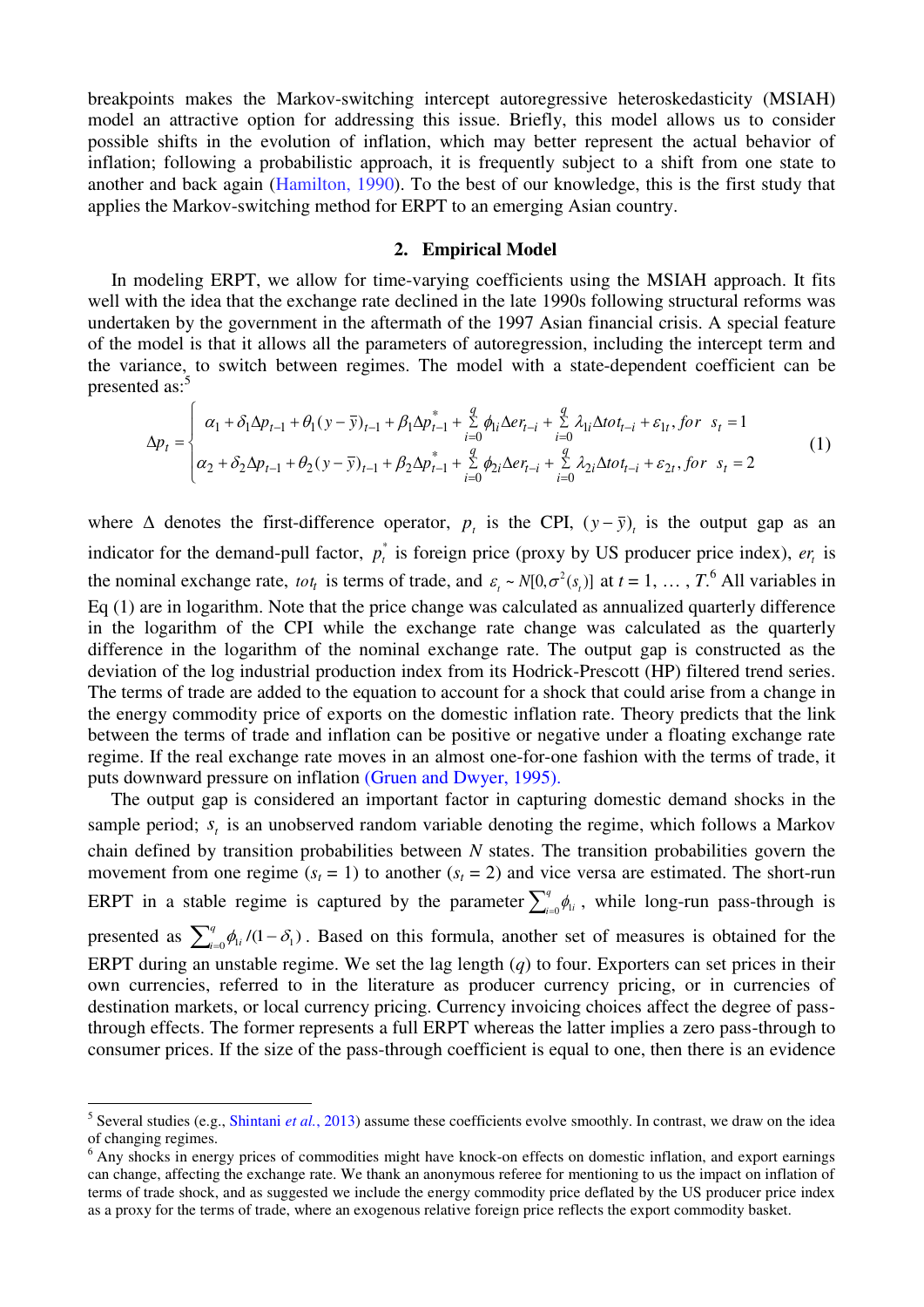of a complete ERPT. Incomplete (partial) pass-through will occur if the size of the coefficient is less than one.

 In the context of Malaysia, a lower pass-through is preferred as it avoids external inflationary pressure on the domestic economy during periods of currency depreciation. Accordingly, the probability matrix consists of transition probabilities  $p_{ij}$  from state *i* to state *j*:

$$
\Pi = \begin{bmatrix} p_{11} & p_{21} \\ p_{12} & p_{22} \end{bmatrix}, p_{ij} = pr(s_i = j | s_{i-1} = i)
$$
\n(2)

The smoothed probability  $pr(s_i = j | r_1, ..., r_T)$  of being in state *j* is based on knowledge of the complete series. Hence, the Markov-switching model allows two or more processes to exist with a series of shifts between the states occurring in a probabilistic manner, so that the shift occurs endogenously.

#### **3. Results and Discussion**

 Quarterly seasonally adjusted frequency data from 1990: Q1 to 2015: Q4 are used in the analysis. Series for the CPI (2010 = 100), bilateral US dollar rates, the nominal effective exchange rate (2010 = 100), the world commodity index (2010 = 100), foreign prices (US producer price index  $(P^*)$ , 2010 = 100), and the industrial production volume index  $(IPI, 2010 = 100)$  come from the International Monetary Fund's *International Financial Statistics (IFS)*. Unit labor costs (2010 = 100), which measure the labor cost per unit of output produced, come from Malaysia Productivity Corporation (MPC) and Oxford Economics. The energy commodity price index (2010 = 100) drawn from World Bank. A brief data description is provided as per Table I.

| <b>Table I:</b> Data description. |             |                                           |          |         |  |  |
|-----------------------------------|-------------|-------------------------------------------|----------|---------|--|--|
| Variable                          | Data Source | Definition                                | Mean     | Std dev |  |  |
| $\Delta p$                        | <b>IFS</b>  | Annualized quarterly difference in the    | 2.761    | 2.562   |  |  |
|                                   |             | logarithm of the CPI                      |          |         |  |  |
| $(y-\bar{y})$                     | <b>IFS</b>  | Deviation of the log IPI from its HP-     | $-0.365$ | 5.002   |  |  |
|                                   |             | filtered trend series                     |          |         |  |  |
| <b>Ner</b>                        | <b>IFS</b>  | Quarterly difference in the logarithm of  | 0.442    | 4.288   |  |  |
|                                   |             | the bilateral US dollar rates             |          |         |  |  |
| $\Delta p^*$                      | <b>IFS</b>  | Quarterly difference in the logarithm of  | 0.489    | 1.947   |  |  |
|                                   |             | the $P^*$                                 |          |         |  |  |
| Atot                              | World Bank, | Quarterly difference in the logarithm of  | 0.117    | 8.715   |  |  |
|                                   | <b>IFS</b>  | the commodity price deflated by the $P^*$ |          |         |  |  |

 First, we fit the data to the linear Philips curve as a preliminary step. The results in Table II (Column 1) show that all the variables enter with the correct sign (as predicted by theory) except for the foreign price. Most of the variables of interest are not significant at it indicated level, even after allowing for extreme values (2008: Q3, 2008: Q4 and 2005: Q1) identified using a tree-search procedure. Without our going into much detail, note that the size of the pass-through coefficient is relatively small (0.110) and not significant at conventional levels. The small coefficient means that the exchange rate surprises explain only a small proportion of consumer price variation.

 To contribute to the current debate on the ERPT, we apply the MSIAH model. All in all, the diagnostic tests show that the regime-dependent model performs better than the standard linear specification in explaining inflation dynamics over the sample period that ended in 2015: Q4. First, the linearity test strongly rejects the null hypothesis of a linear relationship among the variables at the indicated level, even at the upper bound (Davies, 1987). Second, the MSIAH model is immune to the non-normality, autocorrelation, and autoregressive conditional heteroskedasticity (ARCH) effects, suggesting that the MSIAH model fits Malaysian data adequately—again confirming the appropriateness of the Markov-switching model over the linear specification.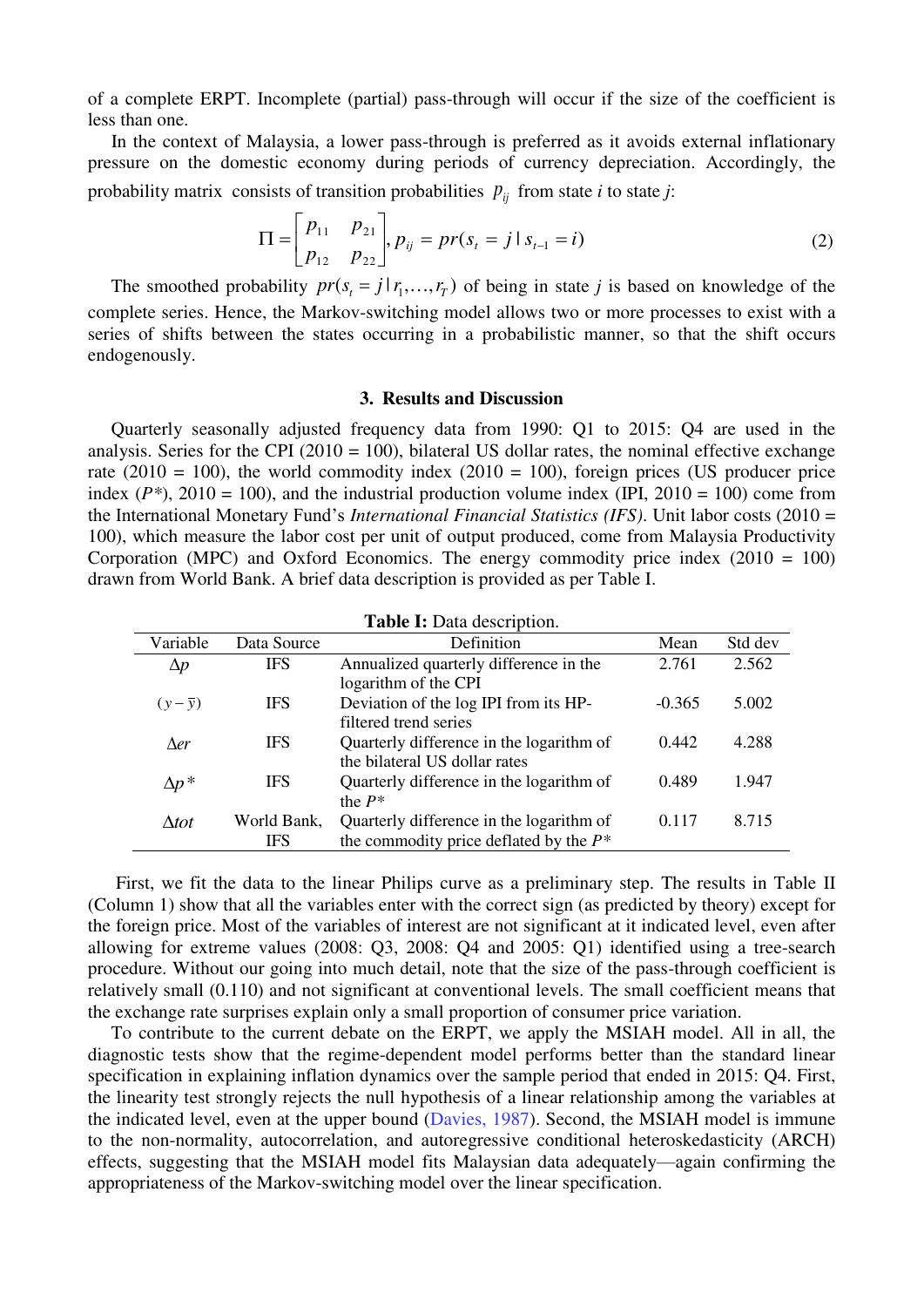|                                                        | (1)                         |            |                                       |               | (2)             |                               |                 |         |  |
|--------------------------------------------------------|-----------------------------|------------|---------------------------------------|---------------|-----------------|-------------------------------|-----------------|---------|--|
|                                                        | Linear Model                |            |                                       |               | Nonlinear Model |                               |                 |         |  |
|                                                        |                             |            |                                       | Stable Regime |                 |                               | Unstable Regime |         |  |
|                                                        |                             |            |                                       | $s_t = 1$     |                 |                               | $s_t = 2$       |         |  |
| $\alpha$                                               | 1.975***                    | (0.417)    | $\alpha_1$                            | $0.905***$    | (0.103)         | $\alpha_2$                    | 3.832***        | (0.567) |  |
| $\delta$                                               | $0.278**$                   | (0.133)    | $\delta_1$                            | $0.378***$    | (0.039)         | $\delta_2$                    | $-0.057$        | (0.159) |  |
| $\theta$                                               | 0.050                       | (0.047)    | $\theta_1$                            | 0.023         | (0.023)         | $\theta_2$                    | $-0.011$        | (0.080) |  |
| $\beta$                                                | $-0.001$                    | (0.162)    | $\beta_1$                             | $-0.044$      | (0.062)         | $\beta_2$                     | 0.020           | (0.216) |  |
| $\Sigma_{i=0}^q \phi_i$                                | 0.110                       | [0.150]    | $\sum_{i=0}^q \phi_{1i}$              | $-0.103**$    | [0.023]         | $\sum_{i=0}^q \phi_{2i}$      | $0.151**$       | [0.012] |  |
| $\Sigma_{i=0}^q \lambda_i$                             | 0.010                       | [0.678]    | $\sum\nolimits_{i=0}^{q}\lambda_{1i}$ | $-0.009$      | [0.177]         | $\sum_{i=0}^{q} \lambda_{2i}$ | $0.014**$       | [0.039] |  |
|                                                        |                             |            | $\sigma_1^2$                          | $0.522***$    | (0.067)         | $\sigma_2^2$                  | $1.663***$      | (0.192) |  |
|                                                        |                             |            | $p_{-}\{010\}$                        | $0.890***$    | (0.051)         |                               |                 |         |  |
|                                                        |                             |            | $p_{-}$ {0 1}                         | $0.085*$      | (0.046)         |                               |                 |         |  |
|                                                        | <b>Test of Restrictions</b> |            |                                       |               |                 |                               |                 |         |  |
| $H_0: \sum_{i=0}^q \phi_{1i} = \sum_{i=0}^q \phi_{2i}$ |                             |            | 0.221                                 | [0.639]       |                 |                               |                 |         |  |
| $H_0: \delta_1 = \delta_2$                             |                             |            |                                       | 7.057         | [0.008]         |                               |                 |         |  |
| Short-run                                              |                             |            |                                       |               |                 |                               |                 |         |  |
| $H_0: \sum_{i=0}^{q} \phi_i = 1$                       |                             |            |                                       | 584.442       | [0.000]         |                               | 198.402         | [0.000] |  |
| Long-run                                               |                             |            |                                       |               |                 |                               |                 |         |  |
| $H_0: \sum_{i=0}^q \phi_i = 0$                         |                             |            |                                       | 4.903         | [0.027]         |                               | 7.489           | [0.006] |  |
| $H_0: \sum_{i=0}^{q} \phi_i = 1$                       |                             |            |                                       | 241.208       | [0.000]         |                               | 269.995         | [0.000] |  |
| Exclusion restriction for exchange rate                |                             |            |                                       | 10.682        | [0.005]         |                               | 6.949           | [0.031] |  |
|                                                        |                             |            |                                       |               |                 |                               |                 |         |  |
| Diagnostic Tests<br>Log-Likelihood                     |                             | $-198.870$ |                                       | $-164.762$    |                 |                               |                 |         |  |
| <b>AIC</b>                                             |                             | 4.220      |                                       | 3.735         |                 |                               |                 |         |  |
| LR Linearity                                           |                             |            |                                       | 54.253        | [0.000]         |                               |                 |         |  |
| AR(8)                                                  |                             |            |                                       | 9.201         | [0.326]         |                               |                 |         |  |
| ARCH(8)                                                |                             |            |                                       | 0.512         | [0.843]         |                               |                 |         |  |
| Norm(2)                                                |                             |            |                                       | 1.110         | [0.574]         |                               |                 |         |  |

**Table II:** Estimated coefficients for the MSIAH.

Notes: \*\*\*, \*\*\* and \* significant at 1, 5 and 10%, respectively. Values in parentheses are robust standard errors. Values in square brackets are the probability for each test. Chi-square  $(\chi^2)$  statistics using robust standard errors are reported for the hypothesis tests.  $AIC = Akaike$  information criterion. Likelihood ratio (LR) statistic here is to test the null hypothesis of a linear model against the alternative hypothesis of the two regimes.  $AR(n)$  is the *n*th order lagrange multiplier (LM) test for autocorrelation; ARCH (*m*) is the *m*th order test for autoregressive conditional heteroskedasticity, and Norm (2) is the normality test.

 Turning to the nonlinear specification (Column 2), we note that all the coefficients carry the expected sign. Among the control variables, the output gap and foreign price do not appear to have any significant impact on inflation in either regime. This result remained the same when the output gap is replaced by the rate of growth in the gross domestic product (as in Campa and Goldberg, 2005). It should be noted that Mihaljek and Klau (2008) find that the relationship between the output gap and inflation is negative, but the size of the coefficient is relatively small (–0.04). Based on the size of the robust standard error, regime 2 ( $s<sub>t</sub> = 2$ ) is associated with periods of economic turbulence in our analysis. Following the literature, regime  $1$  ( $s<sub>t</sub> = 2$ ) is defined as the stable regime and regime 2 as the unstable (high and volatile) regime. We observe that the terms of trade turns out to be significant only in the unstable regime. Specifically, the terms of trade raise inflation during the unstable regime. In a stable regime, the terms of trade put downward pressure on the inflation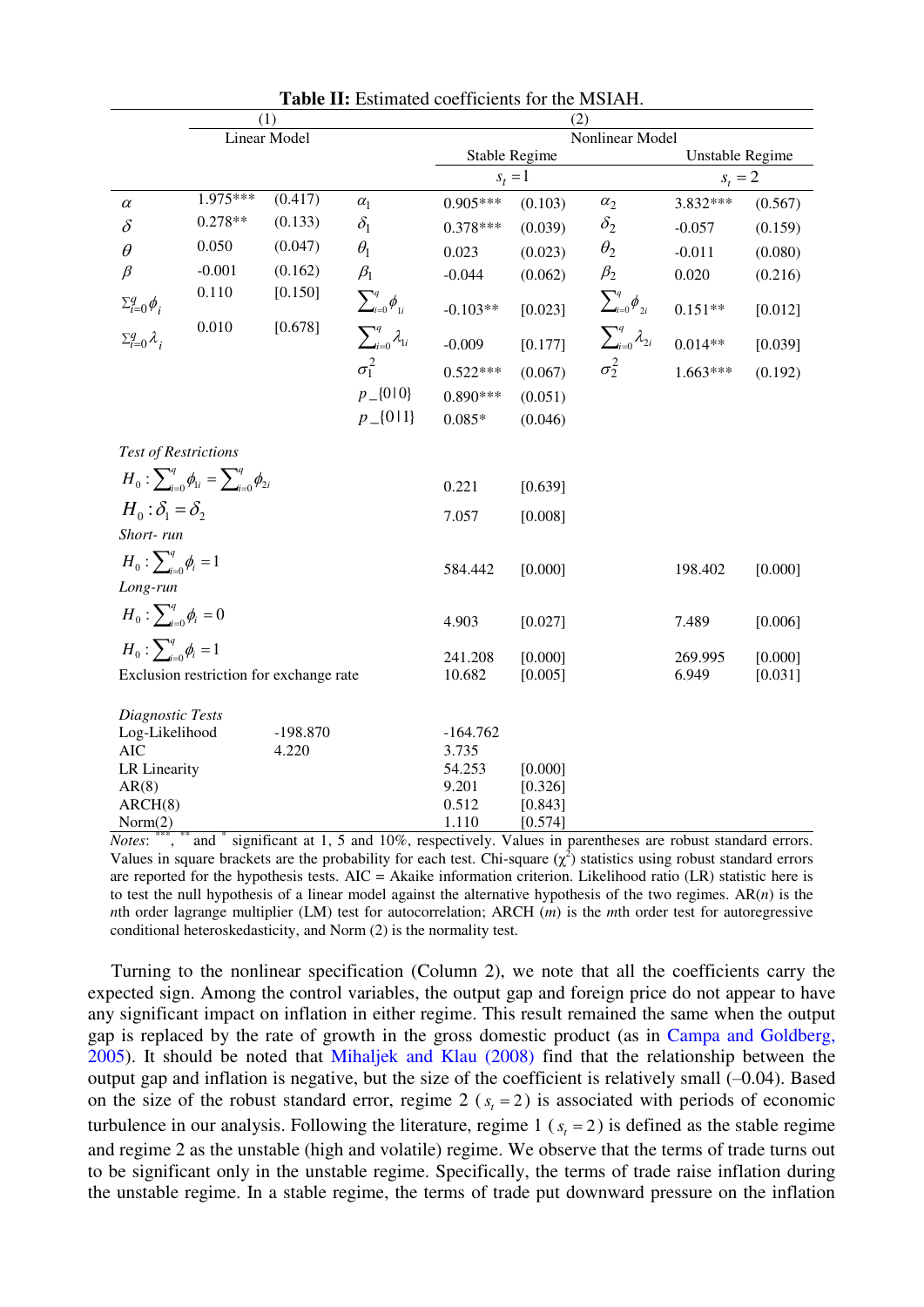rate but are not significant at its indicated significance level. The output gap and foreign price, however, enters into the specification with the asymmetry sign but was found to be statistically insignificant.

 We found that depreciation of the Malaysian ringgit induced a significant increase in domestic prices following the introduction of capital market liberalization initiatives in the early 1990s. The depreciation of the ringgit in the late 2000s is closely connected with the quantitative and qualitative (QQ) monetary easing gradual exit strategy implemented by the US Federal Reserve. This asset tapering puts pressure on the ringgit, which has been depreciating since then (see Table III for endogenous regime classification). It useful to note that the unstable regime detected in 2013: Q4–2015: Q4 period is tightly linked to the recent decline in energy (fuel) commodity prices. In our view, this finding suggests that the economy is highly dependent on energy commodities. Figure 1 plots the inflation, inflation volatility, changes in the exchange rate, and smoothed regime probabilities during an unstable regime for the entire sample period. The inflation volatility is generated from the exponential generalized autoregressive conditional heteroskedasticity (EGARCH) (1,1) model. As can be seen from the figure, inflation remains in a stable regime during a fixed peg with the US dollar in 1998: Q3–2005: Q2 (see period shaded in gray) but quickly shifts to a high and volatile regime a few quarters before the ringgit is officially unpegged in 2005. Note that a few large changes or swing in the exchange rate are observed, especially during the Asian financial crisis of 1997-98, the recent global financial crisis, and more recently during declines in oil prices, which are also captured by the inflation volatility.

 Malaysia has undergone its major structural transformation from a commodity-based economy to an industrial-based economy since last three decades. The agriculture sector is now considering a minor sector of the Malaysian economy, accounting for 8% of GDP (RM 24, 273 million) in 2015: Q3. Meanwhile, the share of output accounted by the manufacturing sector has steadily increased since the transformation of the Malaysian economy. In 2015: Q3, the manufacturing sector is around 22.7% of GDP (RM69, 012 million). Malaysia is highly dependent on food imports for domestic food processing and production. The large swing in the exchange rate has generated some fluctuation in the food inflation (so-called imported inflation) and we can observe several spikes of inflation.

| <b>Table III:</b> Expected duration of the regimes (in quarters). |                |                 |          |  |  |  |
|-------------------------------------------------------------------|----------------|-----------------|----------|--|--|--|
| Stable Regime                                                     |                | Unstable Regime |          |  |  |  |
| $s_t = 1$                                                         |                | $s_t = 2$       |          |  |  |  |
| 1997Q1-1997Q2                                                     | $\mathfrak{D}$ | 1991Q1-1996Q4   | 24       |  |  |  |
| 1999Q1-2004Q3                                                     | 23             | 1997Q3-1998Q4   | 6        |  |  |  |
| 2008Q3-2010Q3                                                     | 9              | 2004Q4-2008Q2   | 15       |  |  |  |
| 2011Q2-2013Q2                                                     | 9              | 2010Q4-2011Q1   | 2        |  |  |  |
|                                                                   |                | 2013Q3-2015Q4   | 10       |  |  |  |
| Average duration                                                  | 10.75          |                 | 11.40    |  |  |  |
| Annualized inflation rate                                         | 1.59%          |                 | $3.63\%$ |  |  |  |

 Next, we conduct a Wald test to formally determine whether the pass-through coefficient declined during the stable regime ( $H_0: \sum_{i=0}^q \phi_{li} = \sum_{i=0}^q \phi_{2i}$ ). Test results failed to reject the null that the pass-through coefficient (-0.103 versus 0.151) is equal across regimes at the indicated level of significance. The small ERPT during the stable inflation environment may reflect that final goods purchases by households, including a large proportion of non-tradable components (e.g., consumption), however, have weakened the pass-through; see An and Wang (2012) and Burstein *et al.* (2007) on this issue. Bank Negara Malaysia (Malaysia's central bank) must factor in the changing behavior of ERPT in its forecasts. Our extent of the pass-through coefficient appears similar to that in other emerging countries as well as advanced countries. Chew *et al.* (2011) and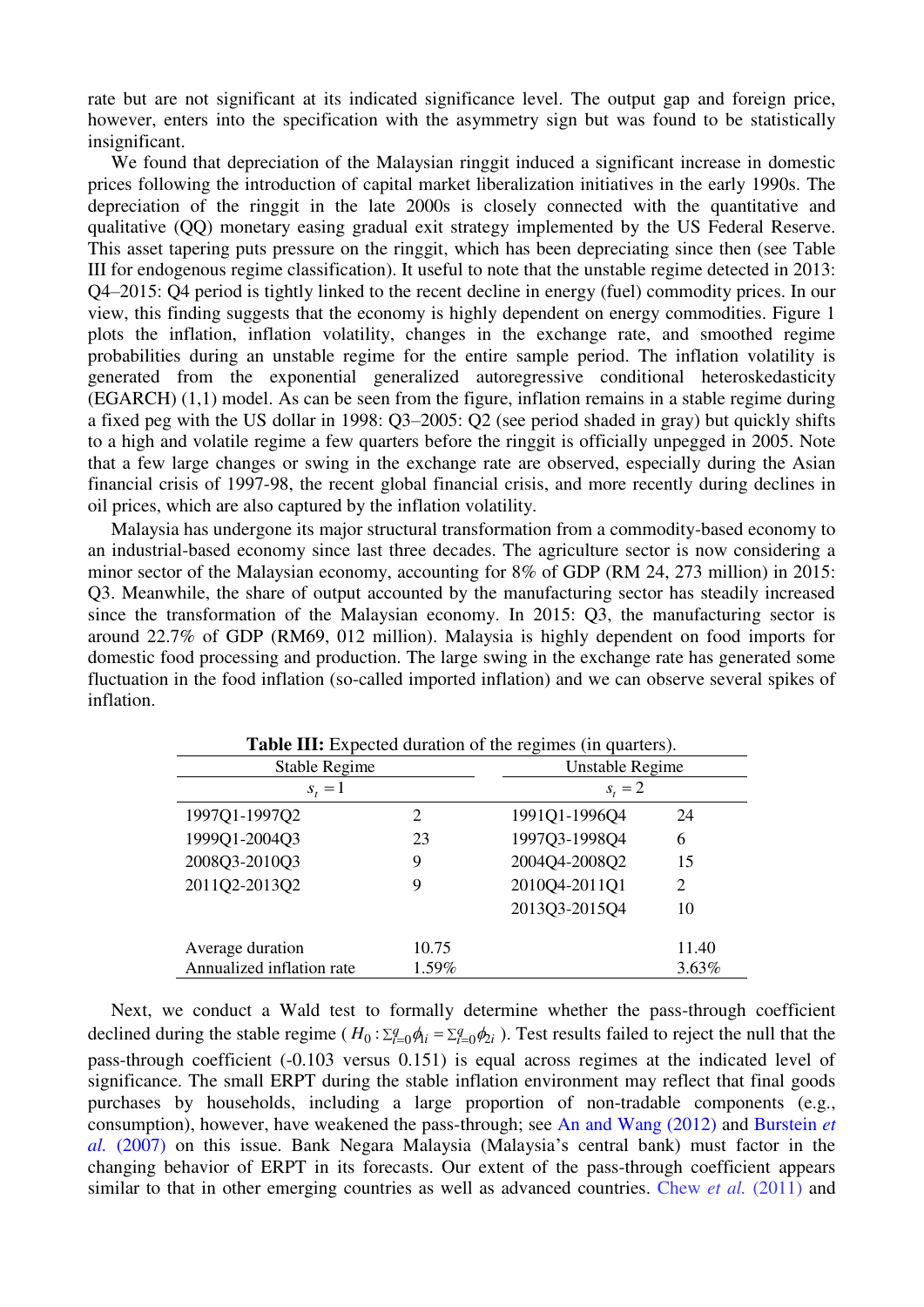Peón and Brindis (2014), for instance, estimate pass-through of nearly zero. For example, Chew *et al.* (2011) observe ERPT to be around 1–2%. It should be pointed out that our estimates of the ERPT in the two-regime model are outside the confidence interval range [0.42–0.53] provided by Ben Cheikh and Louhichi (2016) for the low-inflation countries and much lower than in the model that ignores regime shifts.





*Notes*: SP\_UR refers to the smoothed regime probability in a high (or unstable) regime. The shaded (gray) regime refers to fixed peg with the US dollar. Inflation is measured as the annualized quarterly difference in the logarithm of the CPI. The inflation volatility is generated from the exponential generalized autoregressive conditional heteroskedasticity (EGARCH) (1,1) model.

 Unlike in previous studies, we find evidence to suggest that the ERPT is regime dependent and the impact is asymmetry. There is inflationary effect of currency depreciation during the unstable regime. However, the sign of the coefficient is negative in the stable regime. This indicates that the depreciation tends to lower the domestic inflation rate during the stable regime, vice versa. Following Campa and Goldberg (2005) and others, we formally test for zero ERPT (local currency pricing) and complete ERPT (producer currency pricing). We find that ERPT into domestic prices during an unstable regime is around 0.151 in the short run. Typically, the response of the exchange rate to domestic prices appears to be higher in an unstable regime. A highly significant Wald statistic for restricting the coefficients to one ( $H_0: \sum_{i=0}^{q} \phi_i = 1$ ) indicates that the ERPT is incomplete in both regimes. We conclude here that local currency pricing is more prevalent than producer currency pricing in the short run as well as the long run for both regimes. Ito *et al.* (2005) reported that the exchange rate accounts for less than 20% of the variation in the Malaysian CPI, which corroborates our results for an unstable regime.<sup>7</sup> Inflation persistence tends to be higher in an unstable regime, and since exchange rate movements are perceived to be less transitory, local firms tend to respond via price adjustments (stronger pass-through). Using the single equation method, Mihaljek and Klau (2008) estimate the extent of ERPT to CPI for 13 emerging countries. Their findings indicate that exchange rate depreciation has a stronger effect on inflation than appreciation. They find that the ERPT in Malaysia, unlike other countries, has been stable and relatively low pass-through (albeit not incomplete) over the sample period that ended in 2001. Similarly, Choudhri and Hakura (2001) provided evidence of low ERPT to domestic prices in Malaysia as well as other developing countries with single-digit inflation. The empirical findings confirm Taylor's hypothesis: The responsiveness of prices to exchange rate fluctuations depends positively on inflation.

 In summary, our findings confirm that a commitment by the central bank to lower or control the inflation level is a crucial factor in determining an ERPT. Therefore, the depreciation of the ringgit will be less costly for Bank Negara Malaysia since its asymmetry impact on inflation is small. For

-

 $<sup>7</sup>$  According to the authors, the negligible response of Malaysia's CPI to the exchange rate shock may partly reflect the</sup> fact that it is an oil-producing country.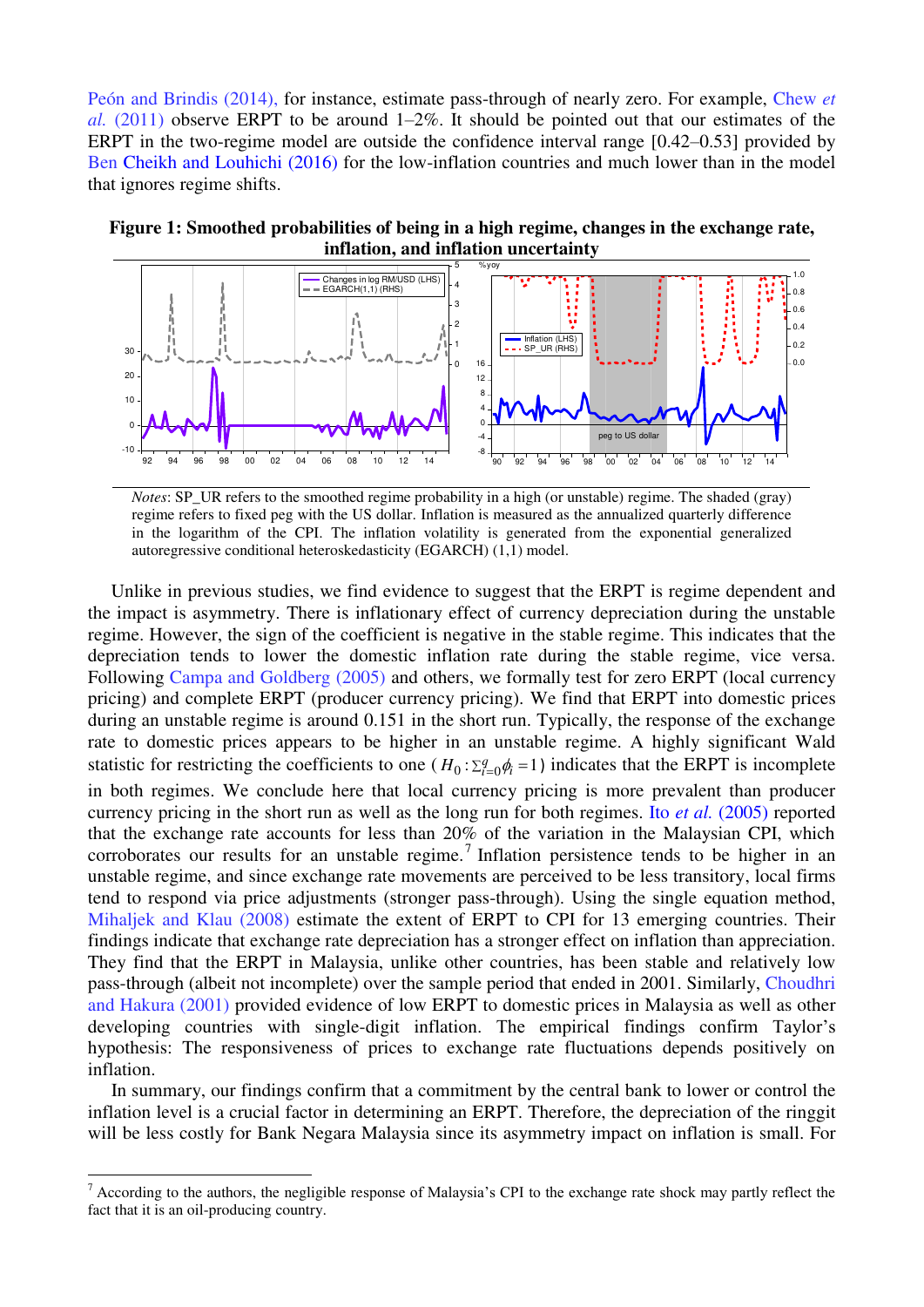domestic prices to be responsive to the exchange rate, ERPT needs to be higher (Shioji, 2015). Aron *et al.* (2014) have stressed that the majority of existing studies overlooked destination country cost measures. For a robustness check, we include the rate of change of unit labor costs (ULCs) as a proxy for domestic costs in the model. Lags selection is based on the autometrics tree search procedure. The unreported results reveal that an increase in ULCs has no material impact on general price levels. One explanation is that Malaysia does not have well-developed labor unions, and so we believe that wage-push inflation (wage demands) via union activities is absent, at least in the sample period examined.<sup>8</sup> In the model, we consider both the nominal effective exchange rate and the bilateral US dollar rates (measured in domestic currency per unit of foreign). The model with a bilateral exchange rate and term of trade is chosen because it yields a lower Akaike information criterion (AIC) and log-likelihood value. Importantly, the results obtained from the bilateral rates produce more sensible outcomes in terms of the size and sign of the estimated coefficients. We also further the model with difference indicator for the term of trade and the sample period starts 1992: Q1 which restricted by the availability of the world commodity index. Our conclusion remains robust with the new indicator.

#### **4. Conclusion**

 This study looks at the ERPT into Malaysia's domestic prices. Based on a two-regime MSIAH that allows ERPT to be time-varying, we show that the degree of ERPT is asymmetry state dependent and extremely low in both regimes. We offer qualified support, rejecting the conventional wisdom that ERPT is always higher in emerging than in developed countries. The survey by Aron *et al.* (2014) makes this point, too, when inflation regimes are properly accounted for in the analysis. Our analysis reveals that the exchange rate has no inflationary impact on inflation when the macroeconomic environment exhibits low and stable variations. In other words, pass-through to consumer prices is negligible in the low regime. Finally, a higher ERPT means that the potential effect of currency depreciation on consumer prices can be large during unstable regime. This means that, despite the large depreciation of the ringgit in recent years, the inflationary effect may not be lasting. As the economy shifts to a stable regime, the few movements in the exchange rate are expected to be transmitted to a lesser degree into domestic prices and monetary policy actions to control inflation can be more independent of exchange rate fluctuation.

 Finally, the Markov-switching model cannot be burdened with too many parameters. A restricted (short-lag) structure and missing variables could lead to a biased and misleading measure of ERPT. Another potential caveat is that the results are subject to the problem of endogeneity (also mentioned in Aron *et al.*, 2014). These concerns need to be tempered in light of the limitations of the MSIAH single-equation approach used in this study. In future work, it would be interesting to consider a systematic approach to resolving the misspecification and potential endogeneity of exchange rate issues and develop a deeper understanding of ERPT. Another interesting issue will be the impact of exchange rate change on the export commodity price index.

#### **References**

.<br>-

- Aleem, A., and A. Lahiani (2014) "Monetary Policy Credibility and Exchange Rate Pass-Through: Some Evidence from Emerging Countries" *Economic Modelling* **43**, 21-9.
- An, L., and J. Wang (2012) "Exchange Rate Pass-Through: Evidence based on Vector Autoregression with Sign Restrictions" *Open Economies Review* **23**, 359-80.
- Aron, J., R. Macdonald, and J. Muellbauer (2014) "Exchange Rate Pass-Through in Developing and Emerging Markets: A Survey of Conceptual, Methodological and Policy Issues, and Selected Empirical Findings" *Journal of Development Studies* **50**, 101-43.
- Barhoumi, K., and J. Jouini (2008) "Revisiting the Decline in the Exchange Rate Pass-Through: Further Evidence from Developing Countries" *Economics Bulletin* **3**, 1-10.

<sup>&</sup>lt;sup>8</sup> These results are available upon request from the authors.